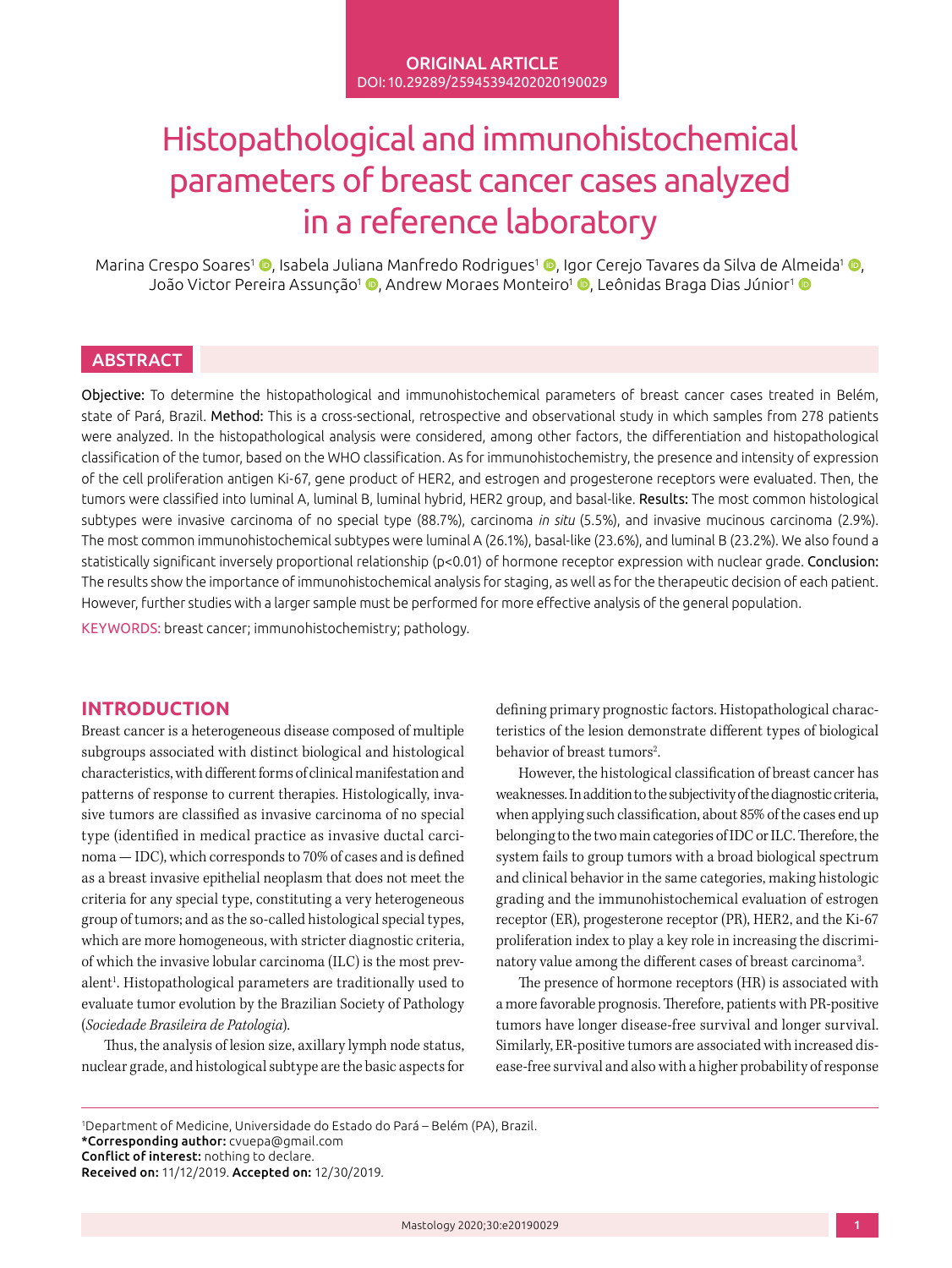to hormone therapy. Conversely, patients with negativity for both receptors (ER and PR) showed worse prognosis than those with negativity for only one of the receptors<sup>4</sup>. .

Another important tumor marker is the HER2 proto-oncogene, which is responsible for the production of a protein that transmits signals for the growth of epithelial cells, whose expression is often increased in breast cancer. HER2 overexpression results in a more aggressive clinical behavior of the tumor, and the analysis of the marker status is an important factor in detecting types of cancer with a worse prognosis<sup>5,6</sup>.

Tumors with high rates of cell proliferation are predominantly those with a high degree of malignancy. Thus, the evaluation of the mitotic activity is of paramount importance for assessing breast cancer. To that end, the cell proliferation index Ki-67 is used, a monoclonal antibody that detects a nuclear antigen, expressing cells entering the cell cycle and measuring the fraction of cell growth, thus enabling to detect tumors of a worse prognosis<sup>5</sup>. .

# **METHOD**

## Ethical aspects

Patients of the present research were studied according to the precepts of the Declaration of Helsinki and the Nuremberg Code, respecting the Ethical Standards for Research Involving Human Beings (Resolution No. 466/12), of the National Health Council. The investigation started after the submission and approval of the project by the Research Ethics Committee of *Universidade do Estado do Pará* and was authorized by the director in charge of the Paulo C. Azevedo Laboratory (*Laboratório Paulo C. Azevedo*) and the advisor responsible for the research.

### Type of study, study population, and research site

This is a cross-sectional, retrospective, and observational study conducted at the Paulo C. Azevedo Laboratory, from March to June 2017. We evaluated medical reports of the histopathological and immunohistochemical examinations of breast tumors performed in the laboratory from January 2016 to January 2017. A sample of 278 patients was considered, whose size was calculated based on a universe of 1,000 patients.

In order to define this sample size, a formula was used to calculate samples with a universe of less than 100,000, according to Equation 1:

$$
N = d^{2}.p.q.U / e^{2}(U-1) + d^{2}.p.q
$$
 (1)

where the universe (U) of *y*, success rate of 50%, failure rate of 50%, standard deviation (d) of 2, and margin of error of 5% were adopted.

# Inclusion and exclusion criteria

The sample included female patients over 18 years of age, whose medical reports of both histopathological and immunohistochemical examinations were stored in the archives of the Paulo C. Azevedo Laboratory, and who agreed to participate in the research by signing of the Informed Consent Form. All patients who presented only one of the required tests available and those who did not accept to participate in the study were excluded.

In the investigation protocol, the following data were collected: age, variables related to histopathological examination, and variables related to immunohistochemical examination.

Regarding histopathological aspects, the following were analyzed: tumor size; histologic/nuclear grade (differentiation grade); lymph nodes involvement and angiovascular invasion; presence of peritumoral inflammation; appropriate surgical margins; and histopathological classification of the tumor (IDC and ILC). As for immunohistochemical parameters, the following were evaluated: presence and intensity of expression of cell proliferation antigen (Ki-67); product of HER2 oncogene; and intensity of expression and presence of ER and PR (% percentage / + score).

After this evaluation, tumors were classified as: luminal A  $(ER+ and/or PR+ HER2 - and KI-67<14%)$ ; luminal B  $(ER+ and/$ or PR+ HER2 — and KI-67≥14%); luminal hybrid (ER+ and/or PR+ HER2+); HER2 group (ER-, PR- HER2+); and basal-like (triplenegative cancer ER-, PR- and HER2-).

Tumor size was classified into four types, according to the TNM classification updated by the American Joint Committee on Cancer<sup>7</sup>:

- T1: tumor size less than or equal to 2 cm in diameter;
- T2: tumor size greater than 2 cm, but less than or equal to 5 cm in its largest dimension;
- T3: tumor size greater than 5 cm in its largest dimension;
- T4: tumor of any size with extension to the chest wall or skin.

For the histological classification of invasive breast carcinoma, the World Health Organization (WHO)<sup>8</sup> proposal was considered, according to Table 1.

#### Data analysis

Data were structured in the Microsoft Office Excel 2007 program and analyzed through the IBM Statistical Package for the Social Sciences (SPSS) program, software version 17.0. Descriptive analysis of the number of cases of breast cancer was performed as well as that of absolute and relative frequencies of each subtype of immunohistochemical and histopathological classification. Descriptive statistics of the age of patients affected by cancer were performed considering mean, standard deviation, median, and minimum and maximum values, in addition to the representation of this variable by classification according to menopausal status (cut-off point=50 years of age).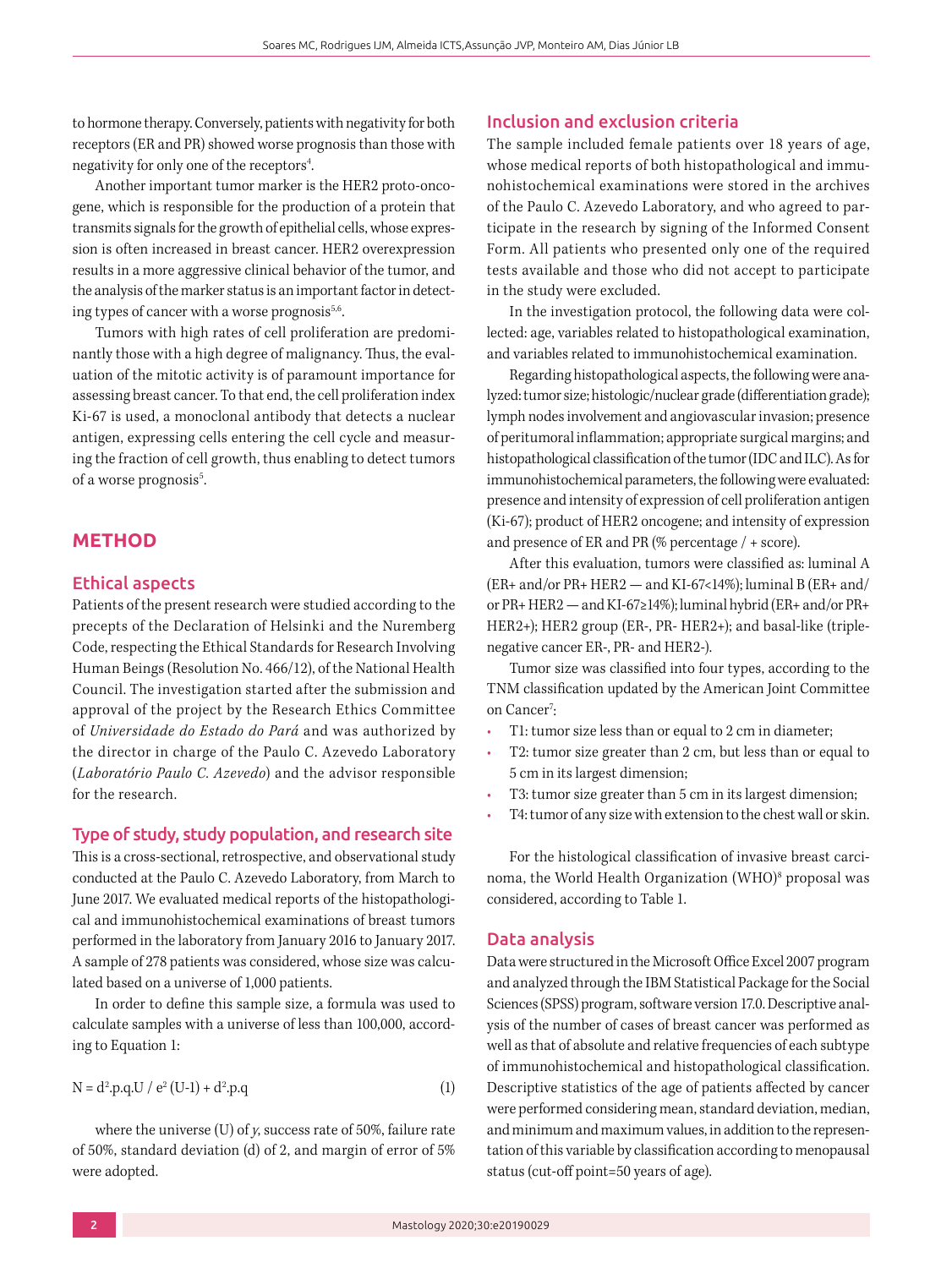Variables related to immunohistochemical analysis (ER, PR, product of HER2 oncogene, and cell proliferation antigen Ki-67) were cross-checked with the nuclear grade variable in order to verify correlations between them through Spearman's Correlation Coefficient, for ordinal variables, and Pearson's Correlation Coefficient, for scale variables.

Such immunohistochemical variables were also cross-checked with the presence of vascular invasion through the Mann-Whitney U test. The p<0.05 value was considered in all tests with the cutoff point for statistical significance.

# **DISCUSSION**

Of the 278 cases of breast cancer analyzed at the laboratory in 2016, 26.1% were of the luminal A subtype; 23.6%, basal-like or triple-negative; and 23.2%, luminal B, as observed in Table 2. The results differ from those found by Cintra et al.<sup>5</sup>, in whose study 41.8% of cases were classified as luminal B. However, the percentage of triple-negative subtypes was 24.2%, similar to that of the present study. Pérez-Rodríguez<sup>9</sup>, in a study with 1,380 Mexican women, achieved similar results: luminal A was the most prevalent subtype, though with the most expressive percentage, of 65%, followed by the triple-negative (14%), and luminal B (12%). Mendoza del Solar et al.<sup>10</sup> found frequency of the triple-negative

| <b>Histological types</b>                         |
|---------------------------------------------------|
| Invasive carcinoma of no special type             |
| Invasive lobular carcinoma                        |
| Tubular carcinoma                                 |
| Cribiform carcinoma                               |
| Carcinoma with medullary features                 |
| Metaplastic carcinoma                             |
| Carcinoma with apocrine differentiation           |
| Adenoid cystic carcinoma                          |
| Mucoepidermoid carcinoma                          |
| Polymorphous adenocarcinoma                       |
| Mucinous carcinoma and signet ring cell carcinoma |
| Carcinoma with neuroendocrine features            |
| Invasive papillary carcinoma                      |
| Invasive micropapillary carcinoma                 |
| Secretory carcinoma                               |
| Oncocytic carcinoma                               |
| Sebaceous carcinoma                               |
| Lipid-rich carcinoma                              |
| Glycogen-rich clear cell carcinoma                |
| Acinar cell carcinoma                             |

Source: WHO8.

subtype in 30% of their sample, a number in line with our data. The triple-negative subtype is associated with more aggressiveness and worse survival<sup>10</sup>.

It is worth highlighting a key point in the research conducted by Pérez-Rodríguez<sup>9</sup>: the luminal B subtype was classified according to the positivity of ER, PR, and HER2, which represents the luminal hybrid subtype of our study. This fact may explain the most expressive percentage of the luminal A subtype, since we considered cases with positivity for ER and PR in this subtype, and disregarded the percentage and the expression of the Ki-67 marker, which are generally used to distinguish luminal A and luminal B subtypes $11$ .

The fourth most frequent subtype was the luminal hybrid (13.8%) (ER+ and/or PR+ HER2+), a subtype poorly considered in similar research. The HER2+ subtype represented 10.1% of the cases analyzed in the period, a slightly higher value than the 8.92% perceived by Cherbal et al.<sup>12</sup> Southeast and South regions, with a higher percentage of European ancestry and higher socioeconomic status, tend to have a higher percentage of luminal tumors. The Northern Region presented more aggressive subtypes (HER2+ and triple-negative), whereas in the Midwest cases of triple-positive carcinomas prevailed. The Northeast, a region with a high percentage of African ancestry, presented intermediate frequency<sup>13</sup>. This observation by Carvalho et al.<sup>13</sup> may partly explain why, in the present study, lower percentages of luminal carcinomas and higher percentages Table 1. Histological classification of invasive breast carcinoma.

> Table 2. Prevalence of breast cancer in a laboratory at Belém (PA), Brazil, in 2016, according to histopathological and immunohistochemical classifications.

|                                       | <b>Frequency</b> |      |  |  |  |
|---------------------------------------|------------------|------|--|--|--|
| <b>Tumor subtypes</b>                 | N                | %    |  |  |  |
| Histopathological subtypes            |                  |      |  |  |  |
| Squamous cell carcinoma               | $\overline{2}$   | 0.7  |  |  |  |
| Carcinoma <i>in situ</i>              | 15               | 5.5  |  |  |  |
| Signet ring cell carcinoma            | 1                | 0.4  |  |  |  |
| Invasive carcinoma of no special type | 244              | 88.7 |  |  |  |
| Invasive lobular carcinoma            | 3                | 1.1  |  |  |  |
| Invasive mucinous carcinoma           | 8                | 2.9  |  |  |  |
| Invasive papillary carcinoma          | $\overline{2}$   | 0.7  |  |  |  |
| Molecular subtypes                    |                  |      |  |  |  |
| Luminal A                             | 72               | 26.1 |  |  |  |
| Luminal B                             | 64               | 23.2 |  |  |  |
| Luminal hybrid                        | 38               | 13.8 |  |  |  |
| HER <sub>2</sub>                      | 28               | 10.1 |  |  |  |
| Basal-like                            | 65               | 23.6 |  |  |  |
| Unspecified                           | 9                | 3.2  |  |  |  |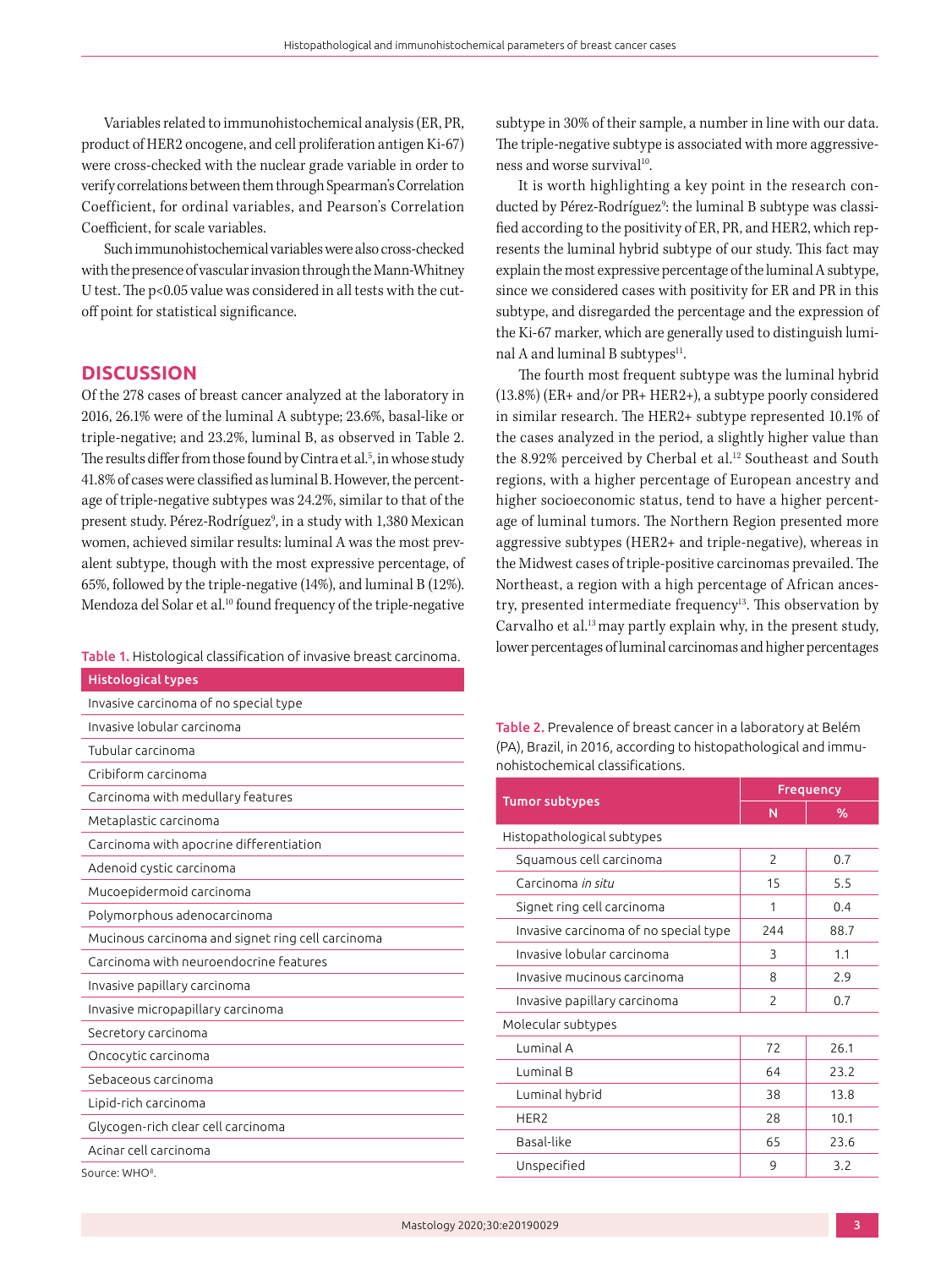of triple-negative carcinomas were found when compared with those in the global literature.

Sánchez-Muñoz et al.<sup>14</sup>, in a study with Spanish women, found a higher prevalence of luminal B subtype (51%), followed by luminal A (19%) and basal-like (5%) subtypes. Fourati et al.<sup>15</sup> identified a higher prevalence of luminal A (50.7%), followed by triple-negative (22.5%), and luminal B (13.4%) tumor subtypes. These variations are due to differences between the analyzed populations and also the use of different classification parameters, in addition to the immunohistochemistry itself<sup>16</sup>.

The mean age at diagnosis was 53 years (±13.1), an age very similar to that surveyed by Pérez-Rodríguez<sup>9</sup>, which was 53.3 years, and slightly below the mean of 57.5 years observed by Meattini et al.17 However, the mean age observed by our study is slightly above that obtained by Cherbal et al.<sup>12</sup> These differences may occur due to the heterogeneous variety of women analyzed in these studies.

Regarding the histological classification of breast cancer cases, the most frequent type found in the present study was invasive carcinoma of no special type (88.7%), followed by carcinoma *in situ* (5.5%), and invasive mucinous carcinoma (2.9%). The frequency of invasive carcinomas of no special type in this study was higher than that identified by Caldarella et al.<sup>18</sup>, of 58.5%. Meattini et al.<sup>17</sup> found IDC as the most common histological subtype (64%). Considering the new classification of invasive breast carcinomas according to the WHO<sup>8</sup>, this subtype is included in the group of invasive carcinoma of no special type. The other histological types found were: ILC (1.4%), invasive papillary carcinoma (0.7%), and squamous cell carcinoma (0.7%). These data partly differ from the literature, especially when considering the low prevalence of ILC, which is generally responsible for 15% of breast cancer cases<sup>8</sup>. .

In a study conducted in Brazil, Smaniotto et al.19 identified 70.49% of patients (n=86) with the IDC type. The second most frequent lesion was ILC, in 9.84% of cases (n=12). Furthermore, the authors pointed out 7.38% of cases of ductal carcinoma *in situ* (n=9). There was an incidence of 12.29% (n=15) for other types such as infiltrating ductal carcinoma, well-differentiated adenocarcinoma, invasive mucinous carcinoma, undifferentiated metaplastic carcinoma, and absence of carcinoma after neoadjuvant chemotherapy. These data partially corroborate the results of our study, especially when considering the high frequency of IDC; nevertheless, they differ regarding percentages of invasive lobular carcinoma and carcinoma *in situ*, which, in the first study, are higher.

According to Table 3, it can be observed that the expression of ER and PR was inversely proportional to the nuclear grade. Therefore, the highest expression of HR (ER and PR) was related to the lower nuclear grade. This inverse correlation proved to be statistically significant (p<0.01), similar to the findings of Dayal et al.<sup>20</sup>, according to which when ER expression was

null, the incidence of nuclear grade 3 was higher than 50%. Conversely, when the expression of ER was 3+, there was a higher incidence of nuclear grade 1. In a similar study conducted in Asia21, ER positivity was observed in 70% of grade I carcinomas; in 48.2% of grade II; and in 3.5% of grade III (p<0.001). Likewise, PR positivity was perceived in 70% of grade I carcinomas; in  $36.14\%$  of grade II; and in 1.75% of grade III (p<0.001), which corroborates our results. Thus, we can perceive that betterdifferentiated tumors (lower nuclear grade) are more likely to be ER and PR positive, in addition to having a relatively better prognosis, since it is known that the presence of HR (ER and PR) in the tumor tissue is well correlated with the response to hormone therapy and chemotherapy<sup>22</sup>.

On the other hand, we observed that the increased expression of Ki-67 was related to a higher incidence of high nuclear grade, since we found a positive and statistically significant correlation. This shows that high cell proliferation, demonstrated in the overexpression of Ki-67, is mainly present in carcinomas of higher histologic grade, being a marker of tumor progression and worse prognosis<sup>23</sup>. Such a result is in line with the findings of Narbe et al.<sup>24</sup>, who also verified a significant positive correlation between Ki-67 and histologic grade (p<0.001), observing grade III tumors and Ki-67 mean value of 23.2%.

Moreover, Table 3 illustrates that HER2, although not statistically significant (p>0.211), presented the same trend as Ki-67 in relation to the histologic grade. A similar result was found by Arantes Júnior<sup>25</sup>, who did not observe a statistically significant correlation, although he pointed out that the overexpression of HER2 was related to high nuclear grade (p-value ranging from 0.113 to 0.451). Thus, we found that the overexpression of HER2 seems to be an independent marker of biological aggressiveness, since it has no statistical significance when related to different levels of nuclear grade. Its overexpression in breast cancer indicates decreased survival due to poor prognosis and low response to tamoxifen (hormone therapy) $^{22}$ .

Concerning tumor size, the mean size in patients with ER-positive tumors was 3.52 cm *versus* 3.73 cm in patients with ER-negative tumors, according to Table 4. Similarly, in patients with PR-positive tumors, the mean tumor size was 3.51 *versus* 3.72 cm in patients with PR-negative tumors; however, no significant correlation was established between tumor size and HR expression (p=0.714 and p=0.698, respectively). A similar result was found by Dayal et al.<sup>20</sup> and Ariga et al.<sup>26</sup>

It is known that lymph node status is important for determining breast cancer staging and treatment options. It is noteworthy that lymph node status consists of the most relevant factor in the prognosis of patients with breast cancer, since, as the number of positive axillary lymph nodes and the recurrence rate increase, the survival rate decreases. According to previous studies<sup>20,27,28</sup>, there is a statistically significant correlation between HER2 expression and lymph node involvement and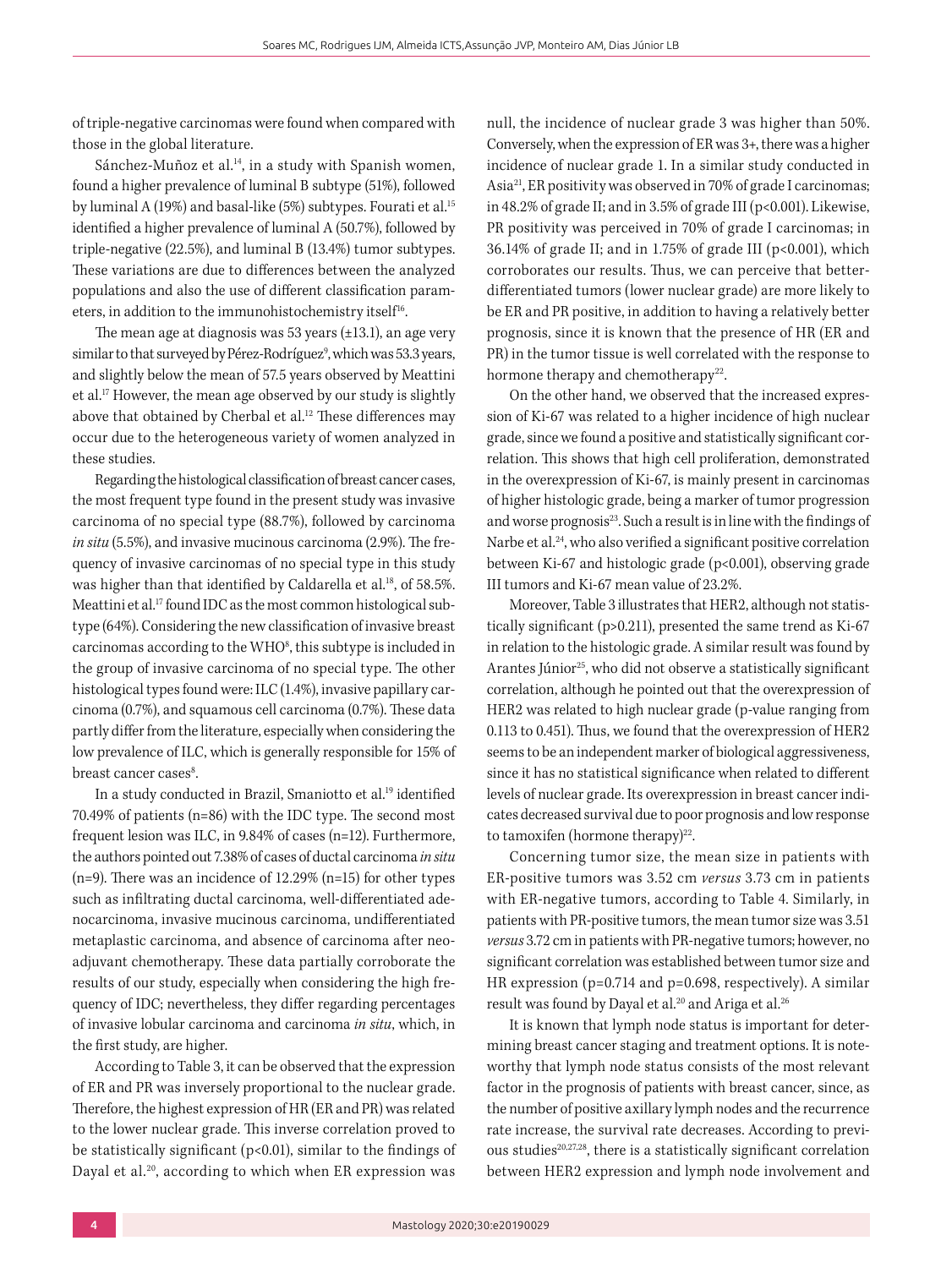vascular invasion, which has not been demonstrated for ER and PR. Nevertheless, this correlation was not found for any of these biomarkers in the present study.

# **CONCLUSION**

Breast cancer is complex and heterogeneous, in addition to having a high prevalence in the female population. Hence, its correct classification is paramount for the best staging of the disease as well as for choosing the most appropriate therapeutic option. Therefore, immunohistochemical evaluation is key for the best diagnostic accuracy when associated with the tumor histopathological examination.

The present study aimed to evaluate the expression of ER and PR, the presence of HER2 oncogene, and proliferation antigen Ki-67, correlating them with the nuclear grade of the tumor. A higher prevalence of luminal A subtype was perceived, in addition to an inversely proportional relationship between the presence of HR and the nuclear grade of the tumor, with statistical relevance (p<0.01). Moreover, an important relationship was observed between the expression of the antigen Ki-67 and lower nuclear grade, i.e., with a lower differentiation grade and, consequently, worse prognosis.

| Table 4. Distribution of the intensity of expression of hormone |  |
|-----------------------------------------------------------------|--|
| receptors according to tumor size.                              |  |

|                                              |     | <b>Tumor size</b>               |                          |      |  |  |
|----------------------------------------------|-----|---------------------------------|--------------------------|------|--|--|
| <b>Expression</b><br>of hormone<br>receptors | N   | Mean ±<br>standard<br>deviation | Pearson's<br>Correlation | p    |  |  |
| Estrogen receptor                            |     |                                 |                          |      |  |  |
| Absent                                       | 96  | $3.79 \pm 3.03$                 |                          | 0.55 |  |  |
| $1+$                                         | 27  | $3.87 \pm 2.68$                 | $-0.52$                  |      |  |  |
| $2+$                                         | 32  | $3.55 \pm 2.20$                 |                          |      |  |  |
| $3+$                                         | 120 | $3.47 \pm 3.01$                 |                          |      |  |  |
| Progesterone receptor                        |     |                                 |                          |      |  |  |
| Absent                                       | 115 | $3.77 \pm 2.95$                 |                          |      |  |  |
| $1+$                                         | 28  | $3.60 \pm 1.96$                 | $-0.61$                  | 0.49 |  |  |
| $2+$                                         | 17  | $4.91 \pm 3.58$                 |                          |      |  |  |
| $3+$                                         | 115 | $3.34 \pm 2.95$                 |                          |      |  |  |

|                             | Nuclear grade  |     |                |      |                |      |                 |                            |
|-----------------------------|----------------|-----|----------------|------|----------------|------|-----------------|----------------------------|
| <b>Expression intensity</b> | $\overline{1}$ |     | $\overline{2}$ |      | 3              |      | Mean ± standard | Spearman's                 |
|                             | N              | %   | ${\sf N}$      | %    | N              | %    | deviation       | Correlation<br>Coefficient |
| Estrogen receptor           |                |     |                |      |                |      |                 |                            |
| Absent                      | $\mathbf{0}$   | 0.0 | 41             | 54.7 | 34             | 45.3 | $2.45 \pm 0.50$ | $-0.278*$                  |
| $1+$                        | $\overline{2}$ | 9.1 | 13             | 59.1 | $\overline{7}$ | 31.8 | $2.22 \pm 0.61$ |                            |
| $2+$                        | $\mathbf 0$    | 0.0 | 20             | 83.3 | $\overline{4}$ | 16.7 | $2.16 \pm 0.38$ |                            |
| $3+$                        | 9              | 8.7 | 74             | 71.8 | 20             | 19.4 | $2.10 \pm 0.52$ |                            |
| Progesterone receptor       |                |     |                |      |                |      |                 |                            |
| Absent                      | $\mathbf{1}$   | 1.1 | 51             | 55.4 | 40             | 43.5 | $2.42 \pm 0.51$ |                            |
| $1+$                        | $\overline{2}$ | 9.1 | 15             | 68.2 | 5              | 22.7 | $2.13 \pm 0.56$ | $-0.312*$                  |
| $2+$                        | $\mathbf{0}$   | 0.0 | 8              | 53.3 | $\overline{7}$ | 46.7 | $2.46 \pm 0.51$ |                            |
| $3+$                        | 8              | 8.4 | 74             | 77.9 | 13             | 13.7 | $2.05 \pm 0.46$ |                            |
| <b>HER2 Product</b>         |                |     |                |      |                |      |                 |                            |
| Absent                      | 4              | 4.7 | 56             | 65.9 | 25             | 29.4 | $2.24 \pm 0.53$ |                            |
| $1+$                        | 6              | 7.9 | 56             | 73.7 | 14             | 18.4 | $2.10 \pm 0.50$ | 0.084                      |
| $2+$                        | $\mathbf 0$    | 0.0 | 6              | 85.7 | $\mathbf{1}$   | 14.3 | $2.14 \pm 0.37$ |                            |
| $3+$                        | $\overline{2}$ | 3.5 | 30             | 52.6 | 25             | 43.9 | $2.40 \pm 0.56$ |                            |
| Ki-67 product score         |                |     |                |      |                |      |                 |                            |
| $[0.0 - 25.0\%]$            | 10             | 9.1 | 84             | 76,4 | 16             | 14.5 | $2.05 \pm 0.48$ | $0.367*$                   |
| $[25.0 - 50.0\%]$           | $\mathbf{1}$   | 2.2 | 30             | 65.2 | 15             | 32.6 | $2.30 \pm 0.51$ |                            |
| $[50.1 - 75\%]$             | $\mathbf 0$    | 0.0 | 14             | 48.3 | 15             | 51.7 | $2.51 \pm 0.50$ |                            |
| $>75.0\%$                   | 0              | 0.0 | 19             | 50.0 | 19             | 50.0 | $2.50 \pm 0.50$ |                            |

Table 3. Correlation between intensity of expression of hormonal receptors, HER2 score, and Ki-67 product according to nuclear grade.

\*Statistically significant difference (p<0.01) according to Spearman's Correlation Coefficient.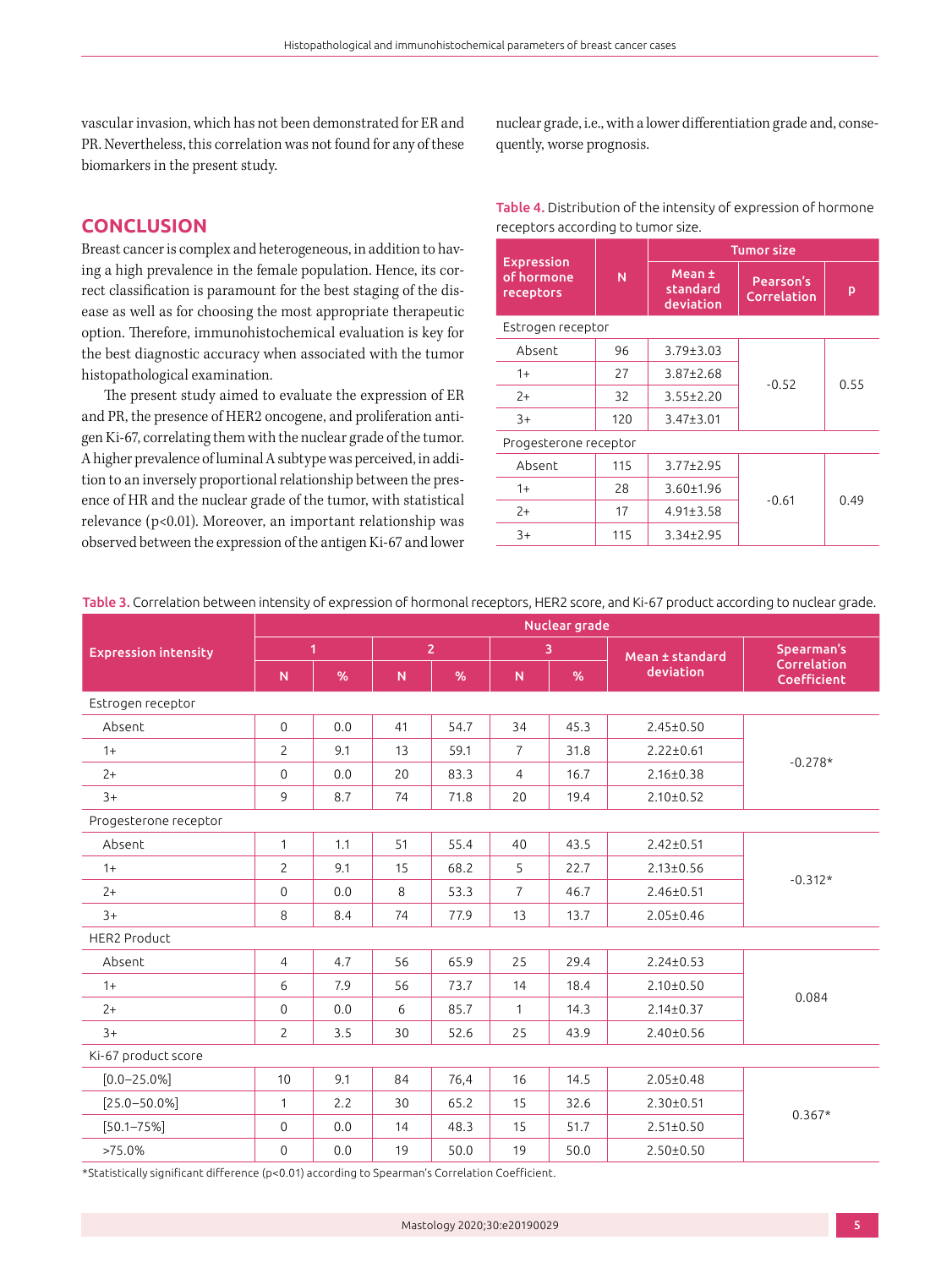These results demonstrate the importance of tumor analysis performed according to immunohistochemistry and associated with histopathology. However, it is worth emphasizing that our research has limitations, especially due to the sample, and should be complemented with further studies addressing a larger number of patients.

# **AUTHORS' CONTRIBUTION**

M.C.S.: wrote the original draft; I.J.M.R wrote the original draft. I.C.T.S.A.: wrote the original draft. J.V.P.A.: wrote the original draft.

A.M.M.: wrote the original draft.

L.B.D.J.: supervised and wrote the original draft.

# **REFERENCES**

- 1. Geyer FC, De Nigro MV. Tipos histológicos especiais de câncer de mama. Rev Onco&. 2013;15:28-32.
- 2. Goldhirsch A, Winer EP, Coates AS, Gelber RD, Piccart-Gebhart M, Thürlimann B, et al. Personalizing the treatment of women with early breast cancer: highlights of the St Gallen International Expert Consensus on the Primary Therapy of Early Breast Cancer 2013. Ann Oncol. 2013;24(9):2206-23. <https://doi.org/10.1093/annonc/mdt303>
- 3. Viale G. The current state of breast cancer classification. Ann Oncol. 2012;23(Supl. 10):x207-10. [https://doi.org/10.1093/](https://doi.org/10.1093/annonc/mds326) [annonc/mds326](https://doi.org/10.1093/annonc/mds326)
- 4. Pachnicki JPA, Czeczko NG, Tuon F, Cavalcanti TS, Malafaia AB, Tuleski AM. Avaliação imunoistoquímica dos receptores de estrogênio e progesterona no câncer de mama, pré e pósquimioterapia neoadjuvante. Rev Col Bras. 2012;39(2):86-92. <http://dx.doi.org/10.1590/S0100-69912012000200002>
- 5. Cintra JRD, Teixeira MTB, Diniz RW, Gonçalves Junior H, Florentino TM, Freitas GF, et al. Perfil imuno-histoquímico e variáveis clinicopatológicas no câncer de mama. Rev Assoc Med Bras. 2012;58(2):178-87. [http://dx.doi.org/10.1590/S0104-](http://dx.doi.org/10.1590/S0104-42302012000200013) [42302012000200013](http://dx.doi.org/10.1590/S0104-42302012000200013)
- 6. Becker RG, Galia CR, Morini S, Viana CR. Expressão imunohistoquímica das proteínas vegf e her-2 em biópsias de osteossarcoma. Acta Ortop Bras. 2013;21(4):233-83.
- 7. American Joint Committee on Cancer (AJCC). Cancer Staging Manual. 6ª ed. AJCC; 2002.
- 8. Lebeau A, Kriegsmann M, Burandt E, Sinn HP. [Invasive breast cancer: the current WHO classification]. Pathologe. 2014;35(1):7-17.<https://doi.org/10.1007/s00292-013-1841-7>
- Pérez-Rodríguez G. Prevalence of breast cancer sub-types by immunohistochemistry in patients in the Regional General Hospital 72, Instituto Mexicano del Seguro Social. Cir Cir. 2015;83(3):193-8.<https://doi.org/10.1016/j.circir.2015.05.003>
- 10. Mendoza del Solar G, Echegaray A, Caso C. Perfil inmunohistoquímico del cáncer de mama en pacientes de un hospital general de Arequipa, Perú. Rev Med Hered. 2015;26(1):31-4.
- 11. Hammond MEH, Hayes DF, Dowsett M, Allred DC, Hagerty KL, Badve S, et al. American Society of Clinical Oncology/ College of American Pathologists guideline recommendations for immunohistochemical testing of estrogen and progesterone receptors in breast cancer. J Clin Oncol. 2010;28(16):2784-95. <https://doi.org/10.1200/JCO.2009.25.6529>
- 12. Cherbal F, Gaceb H, Mehemmai C, Saiah I, Bakour R, Rouis AO, et al. Distribution of molecular breast cancer subtypes among Algerian women and correlation with clinical and tumor characteristics: a populationbased study. Breast Dis. 2015;35(2):95-102. [https://doi.](https://doi.org/10.3233/BD-150398) [org/10.3233/BD-150398](https://doi.org/10.3233/BD-150398)
- 13. Carvalho FM, Bacchi LM, Pincerato KM, Van de Rijn M, Bacchi CE. Geographic differences in the distribution of molecular subtypes of breast cancer in Brazil. BMC Womens Health. 2014;14:102. [https://doi.org/10.1186/1472-](https://doi.org/10.1186/1472-6874-14-102) [6874-14-102](https://doi.org/10.1186/1472-6874-14-102)
- 14. Sánchez-Muñoz A, Román-Jobacho A, Pérez-Villa L, Sánchez-Rovira P, Miramón J, Pérez D, et al. Male breast cancer: immunohistochemical subtypes and clinical outcome characterization. Oncology. 2012;83(4):228-33. [https://doi.](https://doi.org/10.1159/000341537) [org/10.1159/000341537](https://doi.org/10.1159/000341537)
- 15. Fourati A, Boussen H, El May MV, Goucha A, Dabbabi B, Gamoudi A, et al. Descriptive analysis of molecular subtypes in Tunisian breast cancer. Asia Pac J Clin Oncol. 2014;10(2):e69- 74.<https://doi.org/10.1111/ajco.12034>
- 16. Hagemann IS. Molecular Testing in Breast Cancer: A Guide to Current Practices. Arch Pathol Lab Med. 2016;140(8):815-24. <https://doi.org/10.5858/arpa.2016-0051-RA>
- 17. Meattini I, Bicchierai G, Saieva C, De Benedetto D, Desideri I, Becherini C, et al. Impact of molecular subtypes classification concordance between preoperative core needle biopsy and surgical specimen on early breast cancer management: Singleinstitution experience and review of published literature. Eur J Surg Oncol. 2017;43(4):642-8. [https://doi.org/10.1016/j.](https://doi.org/10.1016/j.ejso.2016.10.025) [ejso.2016.10.025](https://doi.org/10.1016/j.ejso.2016.10.025)
- 18. Caldarella A, Buzzoni C, Crocetti E, Bianchi S, Vezzosi V, Apicella P, et al. Invasive breast cancer: a significant correlation between histological types and molecular subgroups. J Cancer Res Clin Oncol. 2013;139(4):617-23. [https://](https://doi.org/10.1007/s00432-012-1365-1) [doi.org/10.1007/s00432-012-1365-1](https://doi.org/10.1007/s00432-012-1365-1)
- 19. Smaniotto ACR, Oliveira HR, Botogoski SR, Nalevaiko JZ, Costa L, Damião N. Perfil clínico, histológico e biológico de pacientes submetidos à biópsia do linfonodo sentinela por câncer de mama. Arq Med Hosp Fac Cienc Med Santa Casa São Paulo. 2013;58(3):121-6.
- 20. Dayal A, Shah JR, Kothari S, Patel SM. Correlation of Her-2/neu Status With Estrogen, Progesterone Receptors and Histologic Features in Breast Carcinoma. Ann Pathol Laboratory Medicine. 2016;3(5 Supl.):477-83.